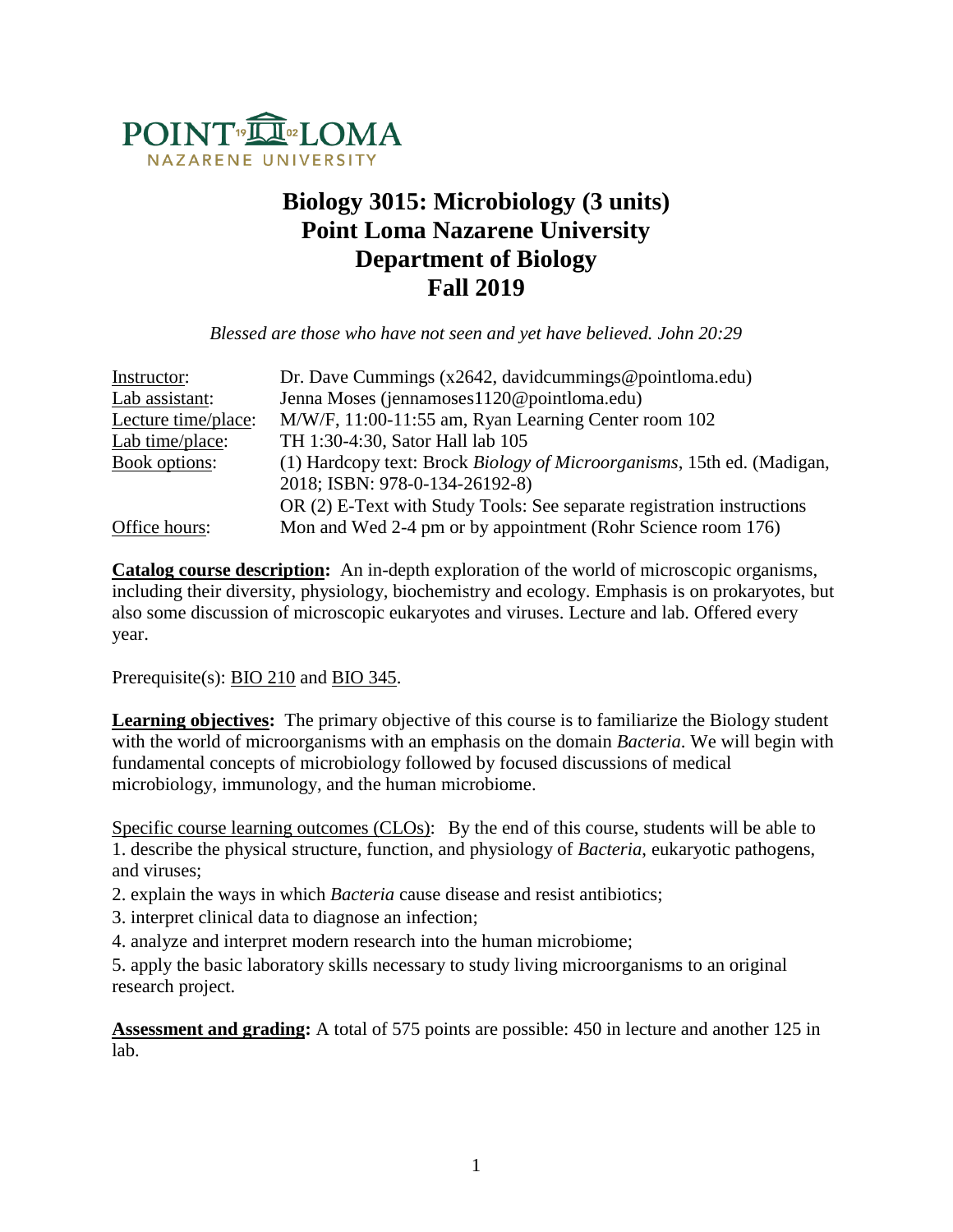**Exams (350 points)** – There will be three exams, including the final, in this course. Each exam will consist of various question types (multiple choice, fill-in-the-blank, short answer) to assess your retention of basic facts and concepts as well as your ability to apply them. The first two exams are worth 100 points each, and exam 3 will be worth 150 points and will cover 50% old and 50% new content. Students are responsible for all of the material covered in class. If you have a legitimate conflict with an exam date/time, you must let the instructor know prior to the week of the exam to make arrangements for a makeup exam. Exam dates are firm - please make your plans accordingly. Missed exams cannot be made up without prior instructor approval. If you have more than two final exams scheduled on the same day as our final you may be eligible to re-schedule, but you must inform the instructor no later than November 30.

**Homework (100 points)** – Weekly homework will be assigned worth 10 points each with the lowest score being dropped. These will be due each Wednesday except on exam days or holidays. You are welcome to work on these together, but you must each turn in your own assignment, *written in your own words*. Any two homework assignments that are identical will receive a grade of zero. Never turn in answers that you do not personally understand.

Laboratory experience (125 points) – An essential part of any microbiology curriculum is hands-on experience working with microorganisms. The BIO3015 lab is designed to expose the science student to some of the essential tools of the microbiologist in a safe, controlled environment. Furthermore, BIO3015 students will gain *bona fide* research experience, working on a unique project of their own throughout the semester. See details below.

### **Point distribution**

| 3 Exams               | 350 points          |
|-----------------------|---------------------|
| Homework              | 100 points          |
| Laboratory activities | 125 points          |
| <b>TOTAL</b>          | 575 possible points |

## **Grading scale**

| Percentage range | Letter grade earned |
|------------------|---------------------|
| 92-100%          | A                   |
| 90-91%           | $A-$                |
| 88-89%           | $B+$                |
| 82-87%           | B                   |
| 80-81%           | $B -$               |
| 78-79%           | $C+$                |
| 72-77%           | $\overline{C}$      |
| 70-71%           | $C-$                |
| 68-69%           | $D+$                |
| 62-67%           | D                   |
| 60-61%           | D-                  |
| $< 59\%$         | F                   |

\*NOTE: Final percentages will be rounded to the nearest whole number and the letter grade assigned will be non-negotiable.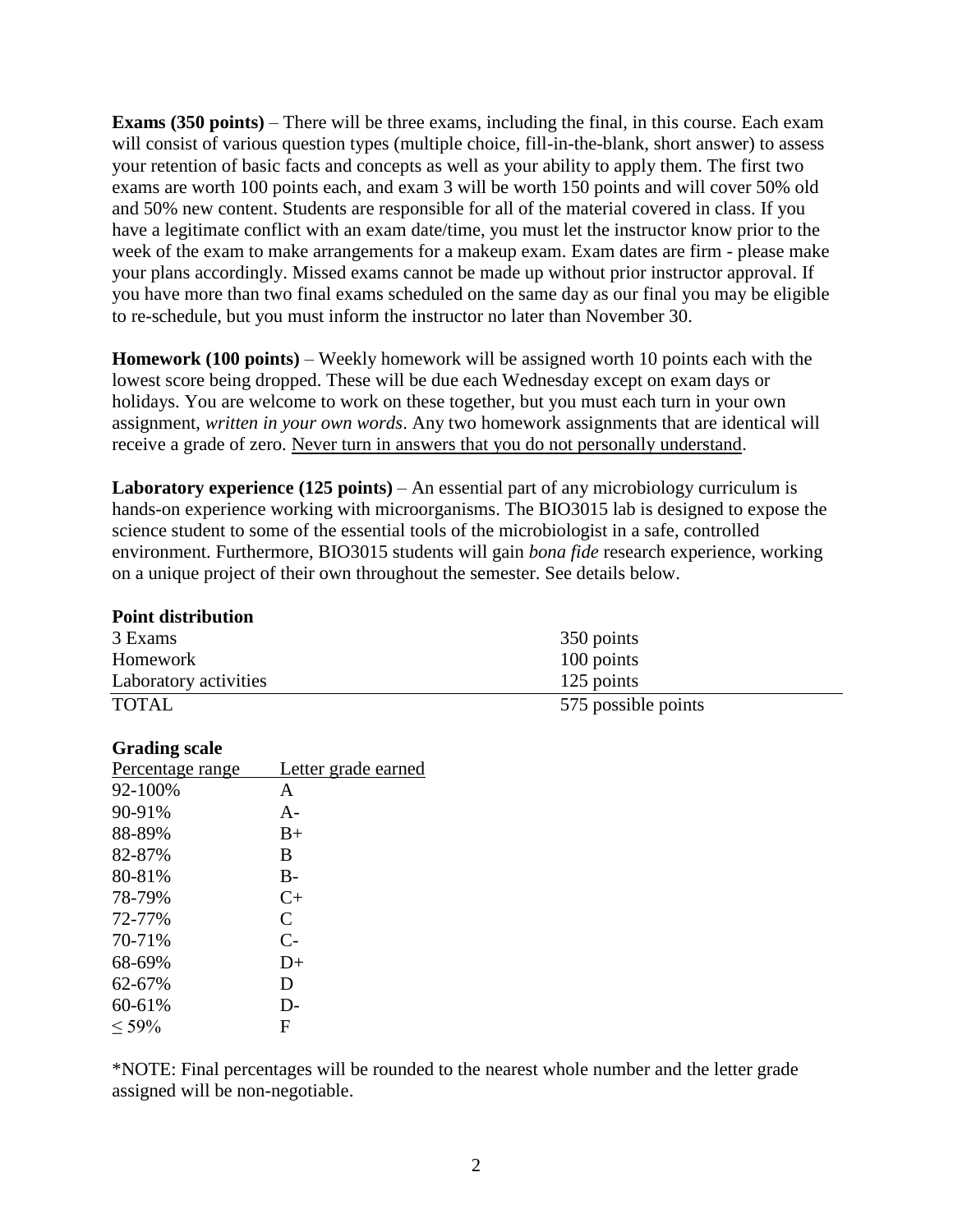## Approximate lecture schedule:

| <b>Date</b>          | <b>Topic</b>                          | <b>Chapter</b>     | <b>Homework</b> |
|----------------------|---------------------------------------|--------------------|-----------------|
| W 9/4                | Introduction to microbiology          |                    |                 |
| $F\,9/6$             | Pathogen structure and function       | $2.1, 2.3 - 2.11,$ |                 |
| M 9/9                | Viruses<br>$\bullet$                  | $2.14 - 2.16$ ,    |                 |
| W 9/11               | Fungi, protozoa, helminths            | $8.1 - 8.3, 8.5 -$ | HW1             |
| $M\frac{9}{16}$      | <b>Bacteria</b>                       | 8.8                |                 |
| W 9/18               | Bacterial metabolism                  | 3.2-3.12           | HW <sub>2</sub> |
| F 9/20               | Aerobic respiration<br>$\bullet$      |                    |                 |
| M 9/23               | Anaerobic respiration                 |                    |                 |
| W 9/25               | Fermentation                          |                    | HW <sub>3</sub> |
| M 9/30               | Bacterial growth                      | 5.1-5.4, 5.9-      |                 |
| $\overline{W}$ 10/2  | Batch growth<br>$\bullet$             | 5.17, 7.9,         | HW4             |
| $\rm F$ 10/4         | Continuous culture                    | 20.4               |                 |
| M 10/7               | <b>Biofilms</b><br>$\bullet$          |                    |                 |
| W 10/9               | Exam 1                                |                    |                 |
| M 10/14              | Mobile genetic elements               | 4.2, 9.6,          |                 |
| $\overline{W}$ 10/16 | Plasmids                              | $11.6 - 11.8$ ,    | HW <sub>5</sub> |
| F 10/18              | Insertion sequences                   | 11.11              |                 |
| M 10/21              | Transposons                           |                    |                 |
|                      | Integrons<br>$\bullet$                |                    |                 |
| W 10/23              | Antibiotics and resistance            | 7.10, 28.4,        | HW <sub>6</sub> |
| M 10/28              | Mechanisms of action                  | 28.10, 28.12       |                 |
| W 10/30              | Mechanisms of resistance<br>$\bullet$ |                    | HW7             |
| F 11/1               |                                       |                    |                 |
| M 11/4               | Virulence factors                     | $25.1 - 25.3,$     |                 |
| W 11/6               | <b>Structures</b>                     | 25.5-25.8          | HW <sub>8</sub> |
| M 11/11              | Proteins                              |                    |                 |
| W 11/13              | Exam 2                                |                    |                 |
| F11/15<br>M 11/18    | The immune response                   | $26.1 - 26.3$ ,    |                 |
| W 11/20              | Innate immunity                       | $26.5 - 26.8$ ,    | HW <sub>9</sub> |
| M 11/25              |                                       | 26.10, 27.1-       |                 |
| M 12/2               | Adaptive immunity<br>$\bullet$        | 27.3, 27.5,        |                 |
|                      |                                       | 27.7-27.8,         |                 |
| W 12/4               | The human microbiome                  | 24.1-24.11         | HW10            |
| F12/6                | Normal microbiota                     |                    |                 |
| M 12/9               | Dysbiosis and disease                 |                    |                 |
| W 12/11              |                                       |                    | <b>HW11</b>     |
| F 12/13              | Optional review session               |                    |                 |
| W 12/18              | Final Exam (50% cumulative)           |                    |                 |
|                      | $(10:30$ am - 1 pm)                   |                    |                 |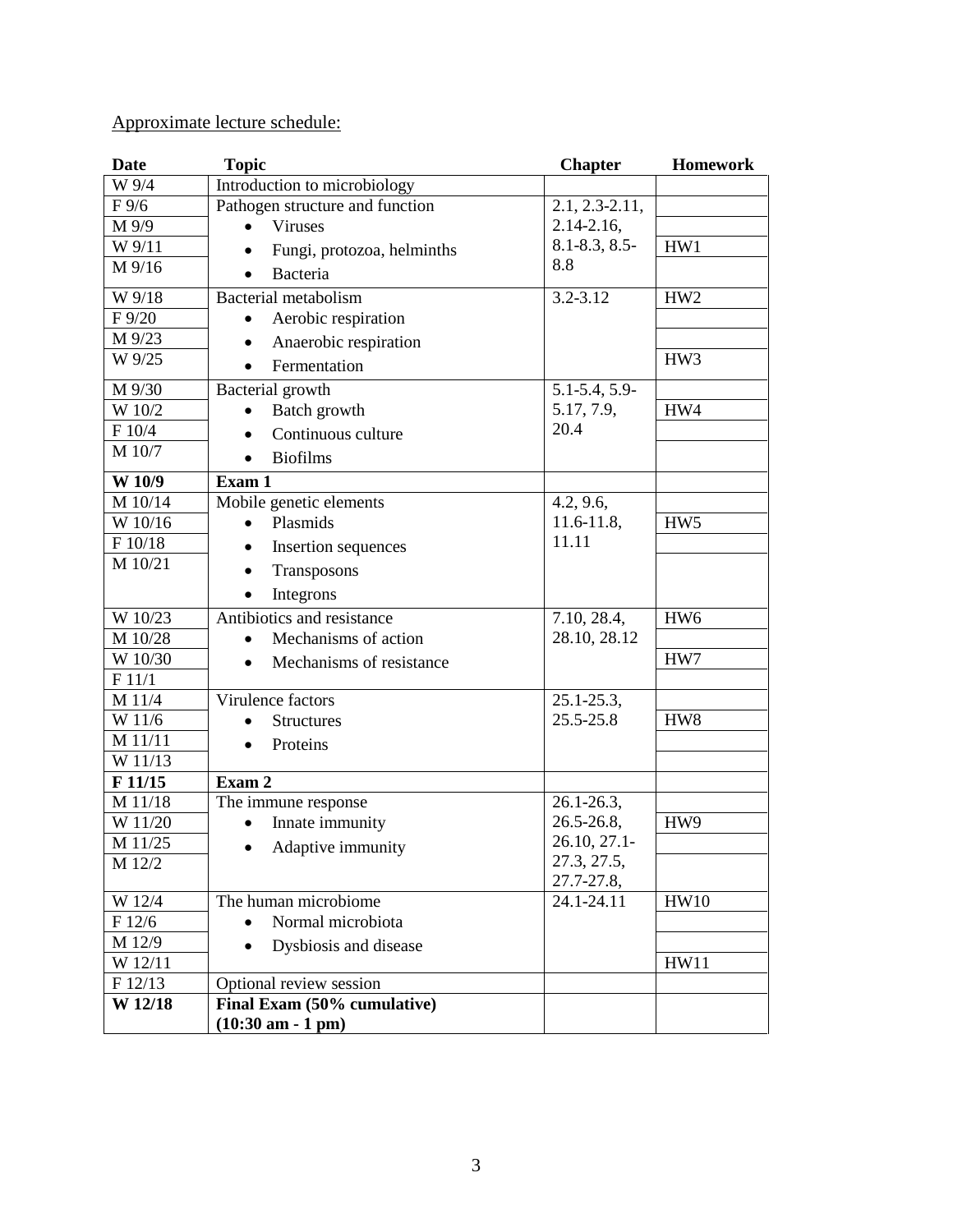## **BIO3015 Lab**

The specific course learning outcome (CLO) of the lab is to be able to apply the basic laboratory skills necessary to study living microorganisms to an original research project. Specific objectives include:

- 1. good aseptic technique;
- 2. skills and knowledge to culture bacteria in various media;
- 3. critical thinking skills necessary to carry out research in microbiology;
- 4. maintaining a good lab notebook.

Overview and grades: The BIO3015 lab is organized more like a research lab than a teaching lab. Students will learn fundamental microbiology lab techniques in the context of a bona fide research project. There will be assigned reading, and attendance and participation each week are required, but there will be no weekly quizzes, worksheets, or lab reports to turn in. Instead, students will spend the semester learning about their project, carrying out the research, and learning principles of microbiology in the process. At the end of the semester, each team will prepare and present a poster describing their project and results at a mini-conference. Students will keep a detailed lab notebook which they will need to use as a resource each week in lab. Lab is worth 125 points.

**Lab notebook (25 pts)** – Each student is required to keep a lab notebook throughout the semester, which will be graded at the end of the semester. See guidelines and rubric on Canvas.

**Poster presentation** (50 pts) – Each team will present the findings of their research project in poster format at a mini-conference to be held at the end of the semester. Various judges will score you out of 50 pts and you will receive the average of the scores. See rubric on Canvas.

**Lab participation and attitude (50 pts)** – Your consistent participation in lab is essential to the group's success and will be graded. Your peers and the instructor will grade you based on your attitude and intellectual and technical contribution, and your final score will be an average of them all. See rubric on Canvas.

Lab attendance: Unexcused lab absences will cost you 10 points from your lab grade as will multiple late arrivals or early departures. Your lab mates need you! More than three unexcused absences and you will receive no credit (NC) for the lab and an incomplete (I) for the course.

## Lab grade distribution (125 pts total):

- 1. Thorough and complete lab notebook (25 pts) [see rubric]
- 2. Average score of your poster presentation (50 pts) [see rubric]
- 3. Average evaluation of your participation on the team (50 pts) [see rubric]

#### Assigned teams:

- 1 Avila, Glendrange, Leiter, Fuentabella
- 2 Besser, Scheer, Hale, Baas
- 3 Mazza, Martinez, Jones, Bolock
- 4 Bruno, Pritchett, Gutierrez, Herring
- 5 Falkenberg, Flores, Cornelius, Holley
- 6 Burroughs, Harrelson, Phillips, Owen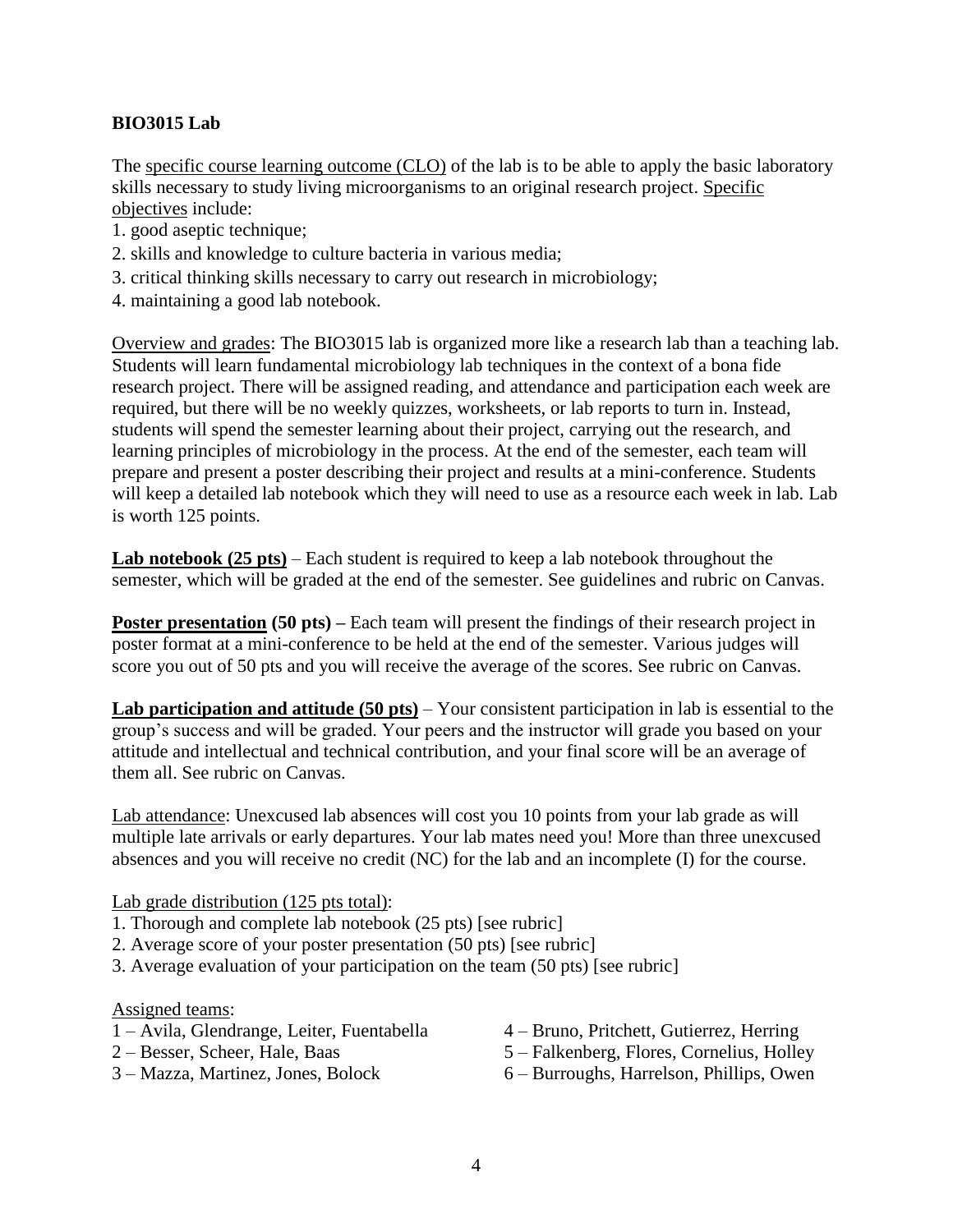## **Additional information**

## **PLNU Mission:** To Teach ~ To Shape ~ To Send

Point Loma Nazarene University exists to provide higher education in a vital Christian community where minds are engaged and challenged, character is modeled and formed, and service becomes an expression of faith. Being of Wesleyan heritage, we aspire to be a learning community where grace is foundational, truth is pursued, and holiness is a way of life.

**Academic accommodations:** While all students are expected to meet the minimum standards for completion of this course as established by the instructor, students with disabilities may require academic accommodations. At Point Loma Nazarene University, these students are requested to file documentation during the first two weeks of the semester with the Academic Support Center (ASC), located in the Bond Academic Center. This policy assists the University in its commitment to full compliance with Section 504 of the Rehabilitation Act and the Americans with Disabilities Act. Section 504 (a) prohibits discrimination against students with special needs and guarantees all qualified students equal access to and benefits of PLNU programs and activities. Once the student files documentation, the ASC will contact the student's instructors and provide written recommendations for reasonable and appropriate accommodations to meet the individual learning needs of the student.

If you have a diagnosed disability, please contact PLNU's Disability Resource Center (DRC) to demonstrate need and to register for accommodation by phone at 619-849-2486 or by e-mail at [DRC@pointloma.edu.](mailto:DRC@pointloma.edu) See [Disability Resource Center](http://www.pointloma.edu/experience/offices/administrative-offices/academic-advising-office/disability-resource-center) for additional information. Students with learning disabilities who may need accommodations should also discuss their needs with the instructor during the **first two weeks** of class.

**Academic honesty:** Students should demonstrate academic honesty by doing original work and by giving appropriate credit to the ideas of others. As explained in the university catalog, academic dishonesty is the act of presenting information, ideas, and/or concepts as one's own when in reality they are the results of another person's creativity and effort. Violations of university academic honesty include cheating, plagiarism, falsification, aiding the academic dishonesty of others, or malicious misuse of university resources. A faculty member who believes a situation involving academic dishonesty has been detected may assign a failing grade for a) that particular assignment or examination, and/or b) the course following the procedure in the university catalog. Students may appeal also using the procedure in the university catalog. See Academic Policies for further information.

**FERPA policy:** In compliance with federal law, neither PLNU student ID nor social security number should be used in publicly posted grades or returned sets of assignments without student written permission. This class will meet the federal requirements by distributing graded work individually and posting grades securely in Canvas. Also in compliance with FERPA, you will be the only person given information about your progress in this class unless you have designated others to receive it in the "Information Release" section of the student portal. See Policy Statements in the undergrad academic catalog.

**Final examination policy:** Successful completion of this class requires taking the final examination **on its scheduled day**. The final examination schedule is posted on the Class Schedules site. No requests for early examinations or alternative days will be approved.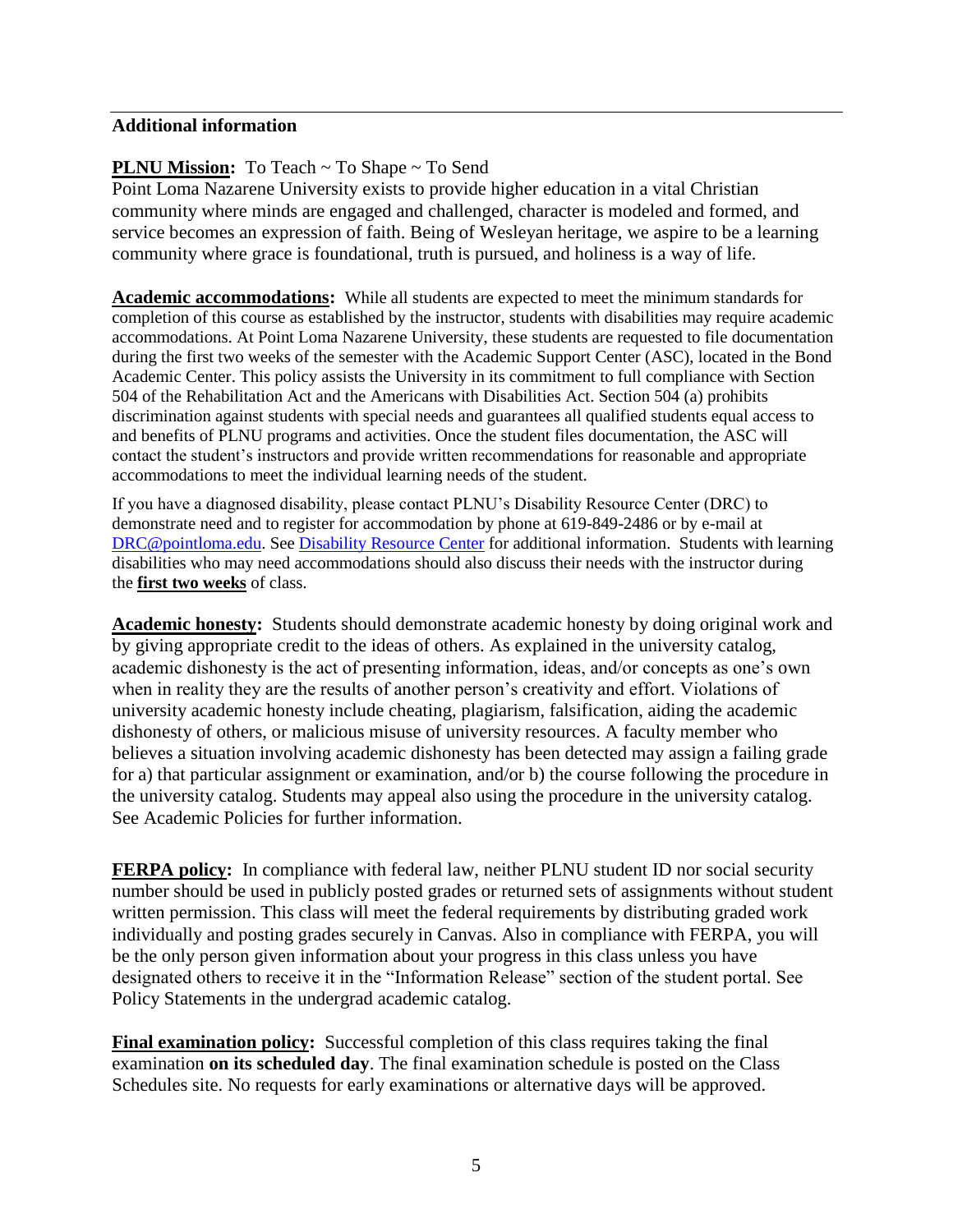**PLNU copyright policy:** Point Loma Nazarene University, as a non-profit educational institution, is entitled by law to use materials protected by the US Copyright Act for classroom education. Any use of those materials outside the class may violate the law.

**PLNU attendance and participation policy:** Regular and punctual attendance at all classes is considered essential to optimum academic achievement. If the student is absent from more than 10 percent of class meetings, the faculty member can file a written report which may result in deenrollment. If the absences exceed 20 percent, the student may be de-enrolled without notice until the university drop date or, after that date, receive the appropriate grade for their work and participation. See [Academic Policies](http://catalog.pointloma.edu/content.php?catoid=18&navoid=1278) in the Undergraduate Academic Catalog.

**Attendance** of all lectures and lab sessions is required; role will be taken during the first 5 minutes of class; late arrival counts as a half absence (as does early departure). Because lab sessions are 3 hours, missing a lab counts as 2 absences. A total of three *unexcused* absences will be permissible. More than three absences will result in forfeiture of two percentage points per absence from your final grade unless documentation of a valid excuse is provided (see below). **Three weeks of absences (9 lectures or 3 labs) for any reason, excused or unexcused, will result in de-enrollment from the course, according to University policy**. Missed in-class assignments, including iClicker quizzes, cannot be made up without prior instructor approval or documentation of a legitimate excuse.

**Excused absences** are those that result from situations beyond the control of the student. These include (but are not limited to) personal illness, serious family illness or death, delayed flights, and sanctioned University events (athletics, debate team, etc.). Excused absences require some formal documentation such as a doctor's note, email from a coach, etc. Documentation must be provided directly to the instructor. Work done on a day for which you have an excused absence can be made up in a reasonable amount of time at the instructor's discretion.

**Unexcused absences** are those that are preventable by the student or are recreational in nature. These include (but are not limited to) oversleeping, forgetting to come to class, attending family functions (weddings, family trips, etc.), and personal leave days. Work performed on days for which you have an unexcused absence cannot be made up and points are forfeited. You are allowed no more than 3 unexcused absences before you begin to lose points from your final course grade.

\*\*Please do not come to class if you are currently sick or have had a fever within the last 24 hours.

**Respect** for one another and for the instructor is essential for an effective classroom environment. You are expected to show respect to your classmates and instructors by:

- listening when others are speaking,
- refraining from discussing non-related issues during class,
- not belittling the opinions of others, even when you disagree.,
- refraining from texting, etc. during class.